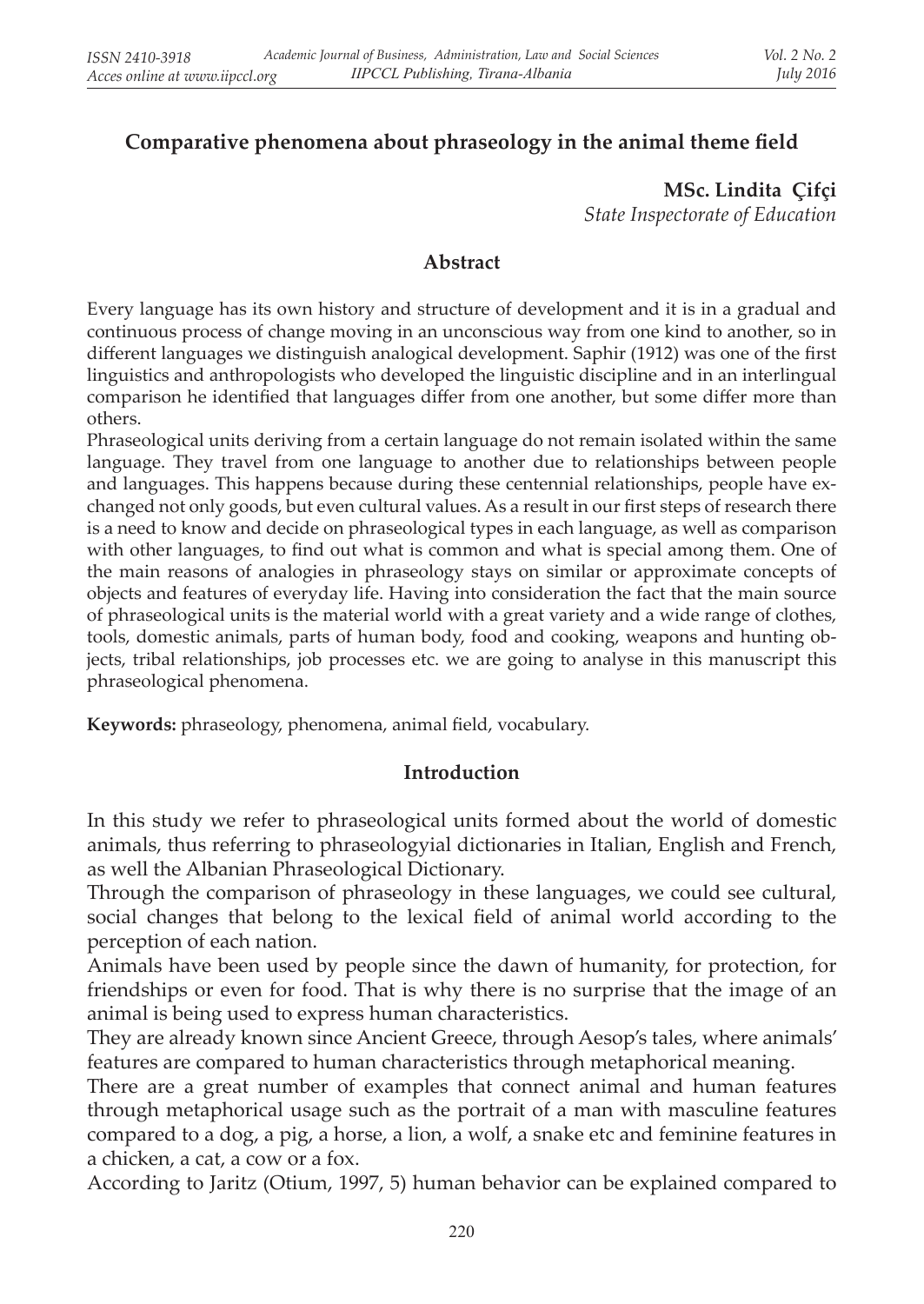animal behavior. The explanation of signs is in correlation with the situation in which a sign appears and then in this case the animal must be seen as a human being.

Characteristics that are attributed to animals do not have only one meaning, and these signs could have a positive or negative connotation depending on the cultural effect but referring to previous studies about the languages of the Indo-European Family, Franz Bop, known as the founder of Indo-European linguistic, was the first one that scientifically supported connection between languages coming to a standard term "Indo-European". According to Bop's classification of languages, similarities between English and French are more justified because they belong to the same linguistic group, Roman languages that derive from vulgar Latin, continuation of Latin, a language documented in the IV century Before Christ (Memushaj, 2004, 299) whereas English belongs to the German branches. Although less in number, similarities between Albanian and English are present in phraseology both in social and linguistic aspect. Through this study we try to present that cultural similarities and resemblance are real even in phraseological sphere.

## **Conceptual analyses of the animal world in phraseological dictionaries of Albanian-, Italian-, English- and French language**

In connection with this topic we have taken to investigate some of the animals which have had a more spiritual relationship, with the man considering different connotations according to contextual circumstances.

The dog is the closest and most lovable animal for man, because it is considered as his loyal best friend. Anyway there is an opposing fact because most of the phraseology belonging to this animal is attributed with the most negative features.

There has always been a double meaning. Although the dog is a loyal and lovable animal, it is at the same time an extraordinary phenomenon and has a dignity to be disgusted.

In all four dictionaries we referred to you can rarely or not at all find phraseological units which treat the dog with honour and love.

In all life processes during a dog's life, from birth to death he has been treated with disgust. This does not come as the result of his loyalty, but this behaviour is seen as a feature of lavishness and fear. So, we say about a man. (Alb) është qen – (It) essere un cane – he is a very bad person (It) fa il cane – He does as a dog.

(Alb) jetë qeni – (Eng) it's a dog's life or have a dog chance (French) une vie de chien or chienne de vie. In Italian we use the expression: fatiche da cani.

The lamb has been considered the symbol of death and rising since ancient times. In the Bible, the lamb is seen as a symbol of innocence, simplicity and quietness that often comes out in the role of a sacrificed victim. In all four phraseological dictionaries this being is attributed the feeling of softness, pity and quietness and is almost thought in the same way. (It) mansueto come un angelo – A cool, well-behaved, sweet and lovable person.

The sheep. Simplicity and quietness are synthesized with love and pity in the characteristic features of the sheep. It is appeared in the Bible as a symbol of humanity; la pecora smarrita – the lost sheep usually present people who have gone a wrong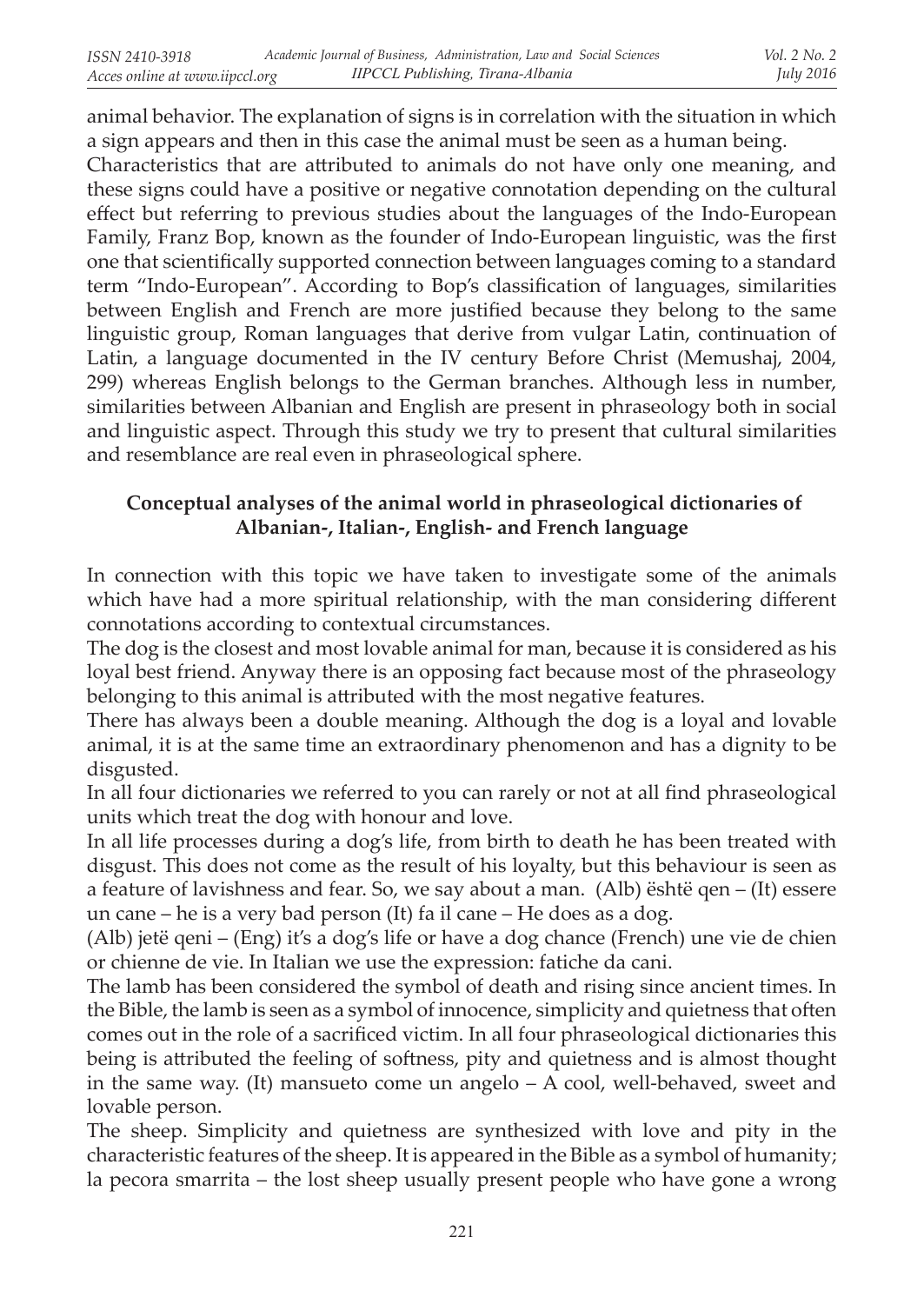moral way in their life.

The sheep is a shy animal which likes living in herds and symbolizes a sweet and simple/common person as well as ninny, easy to be tricked or deceived and if the contrary happens we say that this is "a crazy sheep".

In Italian phraseology we come across\_the expression: essere una pecora, which can be defined as a weak person (cowardly, timid, humiliated).

He is frightened and shy to react against the strong ones; he is humiliated to the strength and power of the others. In the Albanian dictionary of phraseology there is a definition for the expression: dele qorre pas këmboreve, which means someone who goes the way the others tell him, and does thoughtless actions as if he was blind. In French we have the phraseological unit Obeissance aveugle d'un mouton. The blind obedience of a sheep as well as Mouton qui se laisse mener- The guided sheep.

The sheep of God that follow the right way are usually white which symbolizes the purity and moral values of a man. The characteristic of the black color takes a strong negative connotation which is distinguished in the Italian, English and Albanian phraselogical dictionary, and symbolizes a person who is distinguished from others by his negative features, usually a person who remains out the family because of bad behavior.

The pig, in its conceptual way, is one of the most mal-treated animals which is defined as a symbol of dirtiness, greediness, mean moral values as well as human viciousness. It is very interesting that in all phraseological dictionaries referred to, its image has been used to describe a very fat and greedy person as well as dirty, who behaves in a shameless way, dedicated only to material and sexual desire. In a broader sense it is used for a greedy, dishonest, traitorous and mean person. It symbolizes a person with a bad and disorderly character or otherwise unpleasant. In Italian it is explained: porco – 1.Pig, pigglet 2.a dirty person. Essero un porco – he is a pig – it is an animal with a human's face disgusting, dishonest, corrupted, vicious and shameless. In the Albanian phraselogical dictionary is used the phraseological unit "derr me zile"( a pig with bells). A very stupid and disgusting person. In French: ếtre grass comme un cochon – as fat as a pig; or avoir un caract re de cochon- in the meaning of a difficult character. Whereas in the English phraseological dictionary, we find the expression: eat like pig; (Fr) Manger comme un cochon; (Alb) ha si nje derr. For this reason there is a source of disgust and swearing in all four dictionaries. (Eng) make a pig's ear of – your ears are like a pig's (disgusting). Sweat like a pig – djersin si derr. (Fr) avoir une tette de cochon – a pig's head (stupid and stubborn).

The bull is the symbol of strength, of a strong character and even masculine fertility. In French there is the expression: forte comme un taureau (as strong as an ox). In different phraseological dictionaries it has been seen from different points of view. Thus, in the Italian dictionary – essere toro – which in the language of exchange field shows that the value of the stock market is increasing. The horns of a bull symbolize the strength, the impulse and briskness of economy. The opposite of this is: essere orso – the stock market is going down. In our phraseology the bull is a very loveable animal, spiritually connected with the life and prosperity of the farmer: sikur i kane vrare demin (as if his bull has been killed) and it means increasing the number of live stock farming. In English, the toreador's fights have been attributed to the bull: to be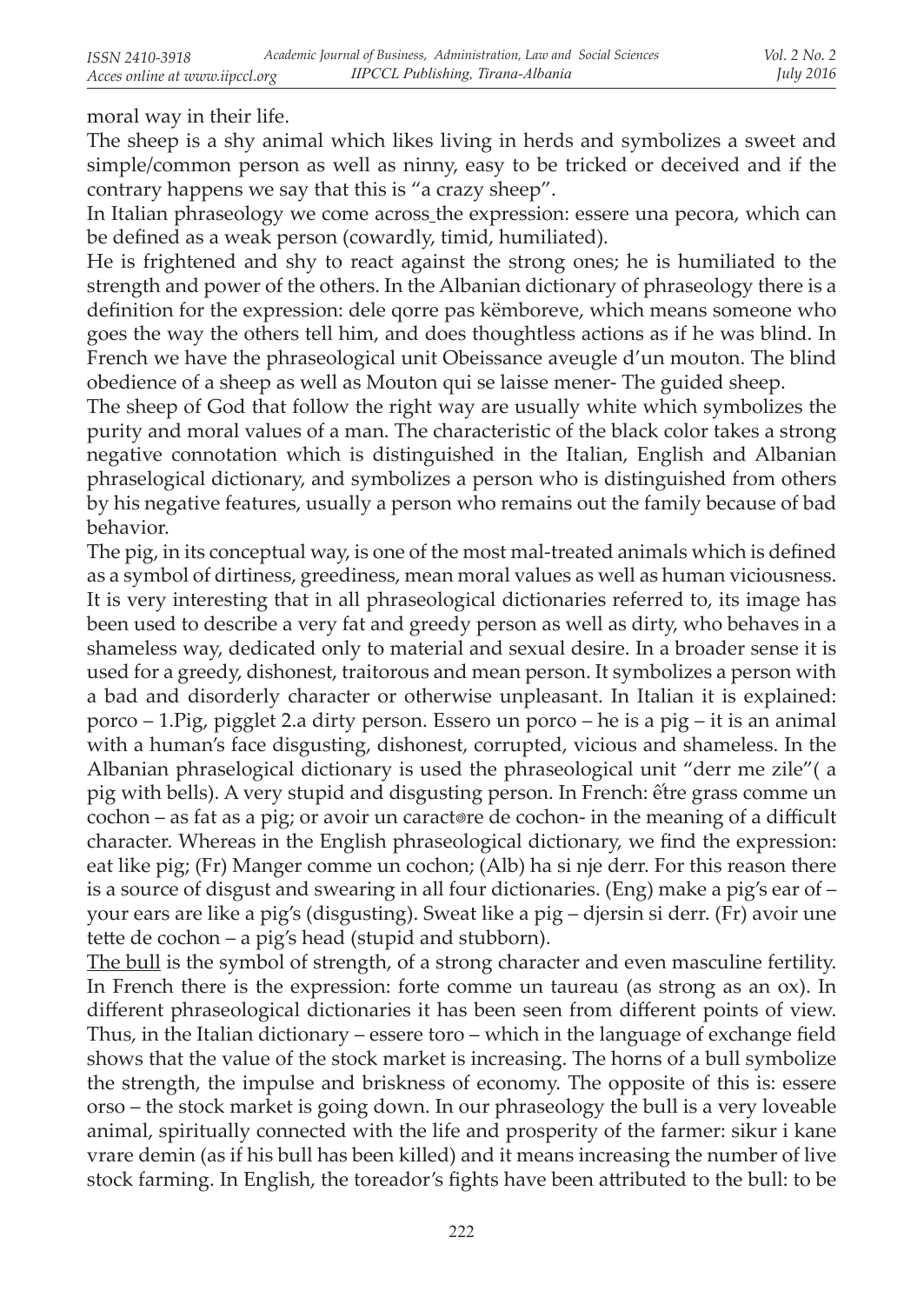like a red rug to a bull – të jetë si një leckë e kuqe për një dem.

#### **Phraseological units which are expressed in the same way are identical from the structural point of view and express the same notion**

Sometimes the expressions match perfectly. The world of phrases and sayings has clear and correct rules, the structural construction and semantic transmission are realised in a perfect way (Alb) trajtoj dikë si një qen; (Eng) to treat somebody like a dog; (Fr) traiter quelqu'un comme un chien. It is also used: suivre quelqu'un comme un chien – follow like a dog; (It) trattare come un cane = trattare da cani. This expression has been firstly used as: tattare come un cane in chiesa and in all four dictionaries has the same meaning: to treat someone with disregard and disrespect.

2. (Alb) vdes si një qen; (Eng) die a dog's death; (Fr) mourir comme un chien; (It) morire come un cane. There is a very interesting version of this phraseological unit close to a proverb in Albanian language "do të rrojë si princ e do të vdes si qen" – I will live as a prince and die as a dog.

3. (Alb) qeni që leh nuk të ha; (It) cane che abbaia non morde; (Fr) chien qui aboie ne mord pas; (Eng) a barking dog, never bites.

4. (Alb) shkojnë si macja me miun; (It) andare d'accordo come cane egatto; (Fr) etre comme chien et chat; (Eng) fight like cat and dog – They can not stand each other, they always quarrel. This phraseological unit which is used in all phraseological dictionaries is based on a wrong belief, according to which the cat and the dog are natural enemies. In all phraseological dictionaries the same meaning has been expressed in the same way using the same animals.

5. (Alb) zihen si qentë; (Fr) se battre comme des chiens; (Ang) fight like dogs.

6. The Italian expression: agnello tra i lupi (lamb among the wolves), has its roots in the Bible and presents a person who voluntary agrees to sacrifice himself for the other welfare. (Alb) është një qengj në mes të ujqërve; (It) essere un agnello tra i lupi – a good person among dangerous ones. In French it appears in plural: comme des agneaux au milieu des loups. This expression originates in the Bible when Jesus says to his men: "I am sending you like lambs among wolves", but latter in the Italian phraseology the lamb has been substituted with "he goat": essere il capro espiatorio which in Albanian means a Turkish head, sacrifice.

7. (Alb) Vë ujkun të ruajë delet; (Eng) enclose the wolf in sheep; (Fr) Enfermer le loup dans la bergerie- put the wolf among the sheep. In Italian it is used in versions: fare il lupo pecoraio or dar la pecore in guardia al lupo as well as mettere il lupo nell'ovile which means to rely on a negative person to guard something good, to depend on a cruel person. In Albanian we have other versions as well: vuri ujkun bari – to make the wolf a shepherd or ia var ujkut mëlçitë në qafë – to hang the liver on a wolf's neck. 8. The idea of counting the sheep has been used in phraseological dictionaries: (It) contare le pecore; (Fr) compter les moutons; (En) count the sheep. It has its origin in mythology and later has gone down in the folk of some nations. It's an action that has been performed repeatedly and continuously as a means to calm your thoughts. The idea of counting the stars in people's physiology has served as a means of calmness and to fall asleep.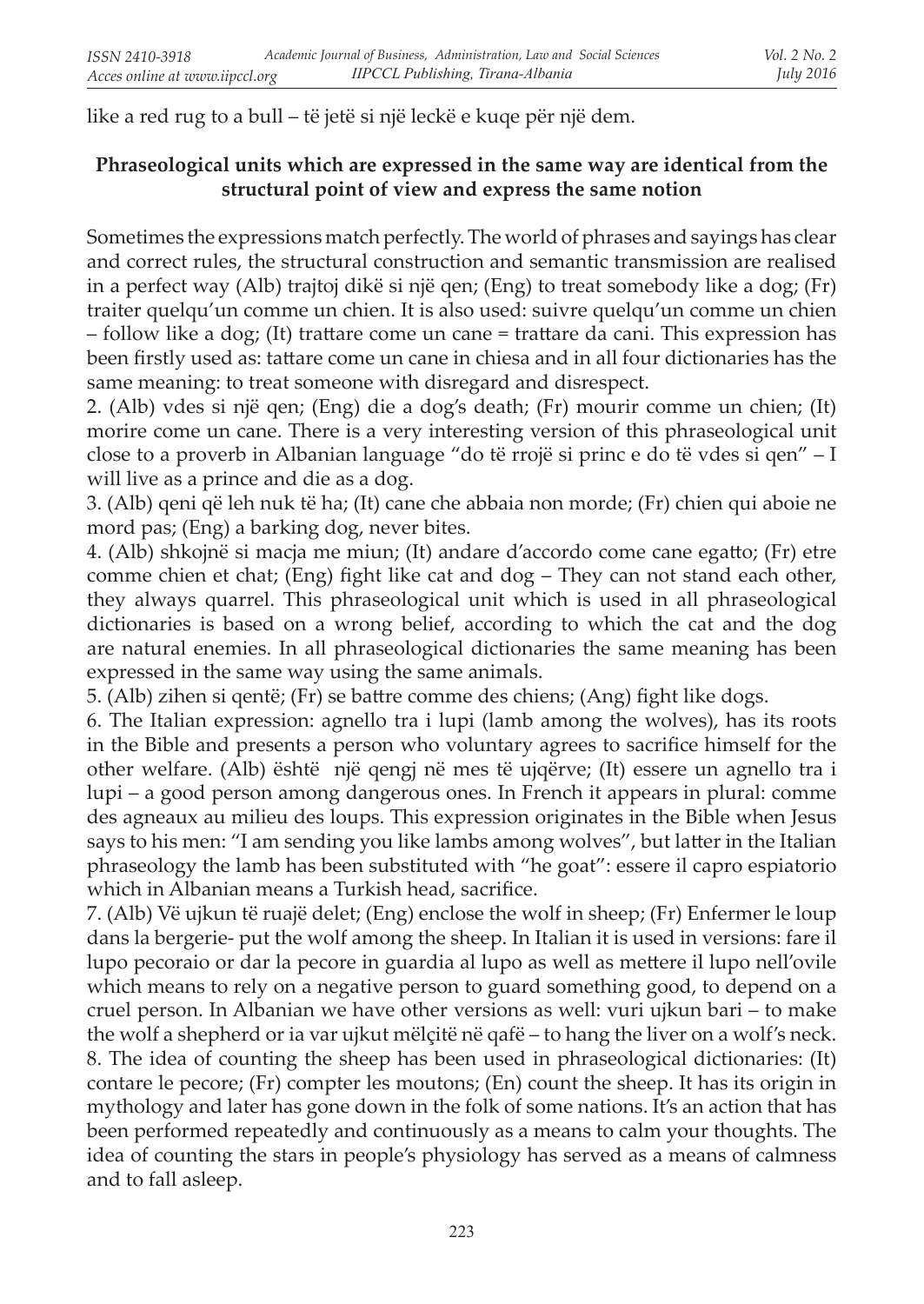9. In the Italian phraseological dictionary, the phraseological expression has been used: Dare la pecore in guardia al lupo – to give the sheep to be guarded by the wolf. This expression has its own uses even in Albanian language and has already appeared in many different versions meaning: to believe the unreliable, careless and frivolous man. Here also derives the expression: "sheep among the wolves".(It)andare come agnelo in mezzo ai lupi-in danger.

#### **Phraseologycal units that express the same notion, but which are realized through different animal**

1. In Italian is used the expression: cane non mangia cane = fra cani grossi non si mordono cane grosso – a big dog/ a strong hand or person in authority as well as the dog doesn't eat the dog. The expression reminds us especially of dishonest people that try not to harm each other and it derives from Latin "corvus corvi occulum non eruit", (Fr) les loups ne se mangent pas entre eux – the wolf doesn't eat the wolf. In French phraseology the dog has been substituted with the wolf and the same message is revealed. The cruel/the strong protects his friends. In English both versions are used but with opposite meanings (phraseological antonymy). dog eat dog revealing the meaning of war within the kind as well as the opposite version "dog does not eat dog". In Albanian we say "The crow doesn't blind the crow". So, to transmit the same message "the individuals of the same kind try not to harm each-other, whereas the animals used to realize this message, are different. Italian and English use "the dog", French uses "the wolf" and Albanian uses "the crow". This phraseological unit is in the limits of a proverb, as it can be used as a separate sentence, but we can not omit the cases when it is used within the limits of a phraseological unit.

2. (It) non svegliare il cane che dorme – do not disturb a sleeping dog (Fr) ne reveille pas le chat qui dort (En) let sleeping dogs lie In Albanian we have the proverb the devil sleeps, you wake him up. Thus in the Italian, French and English phraseological dictionaries it appears through the dog, whereas in Albanian this process is revealed through the devil.

3. (Alb) work like a dog (punon si qen) (It) lavorare come un cane (Eng) work like a dog; In French there is the expression: c'est un cheval a l'ouvrage which in Albanian corresponds to "work like a horse. At a superficial look the expressions: work like a horse, work like a donkey, work like a dog seem to have the same emotional colouring, a tiring and difficult job, but in reality, when we say work like a dog the shades of feeling sorry are added to despise and disgust.

4. Wolf in sheep's clothing or he has put on the sheep's skin.(ujk me veshje qengji); (It) lupo in vesto d'agnello; (En) wolf in sheep's clothing.

In phraseological dictionaries of Albanian, English and Italian they have been expressed in an identical way concerning structure, and they express the same notion; a man who pretends to be quiet so as to hide his real bad aims. Whereas in French phraseology to express this notion they say: "un seprent cache sous les fleurs – a snake coverd with flowers. Thus, in the psychology of French phraseology the wolf has been substituted with the snake. For the same notion, different animals have been used.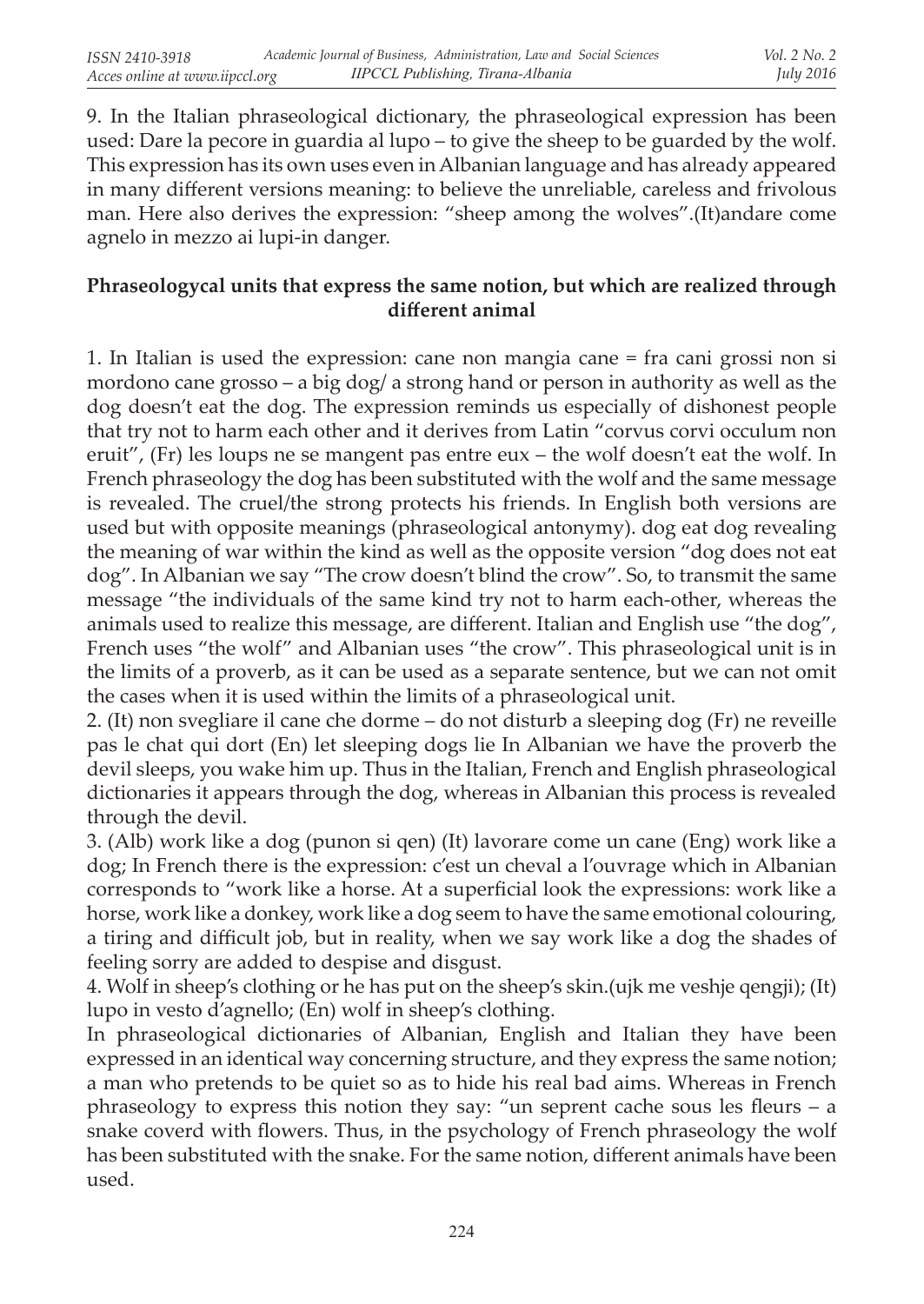5. In English they use the expression: Like lambs to the slaughter to describe people who are doing something dangerous without conscience or without understanding it. In Albanian we say "si cjapi, te kasapi". (It) andare come un agnello al macello whereas in English like pigs to the slaughter where the lamb and the pig substitute each other.

6. In the dictionaries being referred to we find the phrasological unit:

(Alb) blej derr ne thes (En) Buy a pig in a poke.

In Italian-Albanian dictionary we find the version: comprare gatta nel sacco. (Fr) Acheter chat en poche – to buy or get something without checking it first or without knowing about it before. In Albanian and English is used the pig, while in Italian and French, the cat.

7. The phraseological unit: Buttare perle ai porci – throw pearls to the pigs which means to offer something valuable, beautiful and important to someone who can not value it. It is an expression that derives from the Bible and which is presented in the French phraseological dictionary: Jeter des perles aux pourceaux; Jeter des perles aux cochons – in English: cast pearls before swine. Whereas in the Albanian phraseological dictionary we find another version: ku di derri kembore. Ignore or make fun of, does not have the proper knowledge about something or can not value something good. We also have the other version where the pig is substituted with the goat: Ku di dhia ç'është tagjia.

8. The phraseological unit (Alb) fluturon gomari (the donkey flies) comes out with its equivalent: kur te fluturoje gomari (when the donkey could be able to fly) or kur te shohesh majen e veshit pa pasqyre (when you colud be able to see your ears without a mirror) which means "never". In Italian: far credere che un asino voli – it makes me believe that the donkey can fly. In the English dictionary we find the version: pigs may/might fly! Similarly, this phraseological unit is interpreted through different animals. In Albanian and Italian phraseology the monkey is used, in English the pig can fly whereas French comes with the version: quand les poules auront des dents – when the chicken could have teeth. Although, all versions have been presented with different animals and in different ways they express the absurdity in performing an action.

9. In all phraseological dictionaries the bull fight and the victory upon it symbolizes a successful battle or going over a difficult situation. Thus in Italian phraseology they use the expression: tagliare la testa al toro – to cut off a bull's head, or else tenere il lupo per gli orecchi – to take a wolf by its ears ( to find solution to a problem). In French: prendre la taureau par les cornes – to take the bull by its horns. This is used to describe a person who is ready to face a difficult and dangerous situation. In Albanian – e zë gjarprin nga koka (to take a snake by its head). In English – take the bull by the horns – to do something difficult in a certain and safe way. Hit the bull's eye –to achieve the best results ever. Other various expressions derive from this notion attributed to a successful man compared to the strength and power of the bull. This phraseological unit which gives the idea of facing a difficult and dangerous situation is being realized with the bull in French and English, the bull and the wolf in Italian and the snake in Albanian language.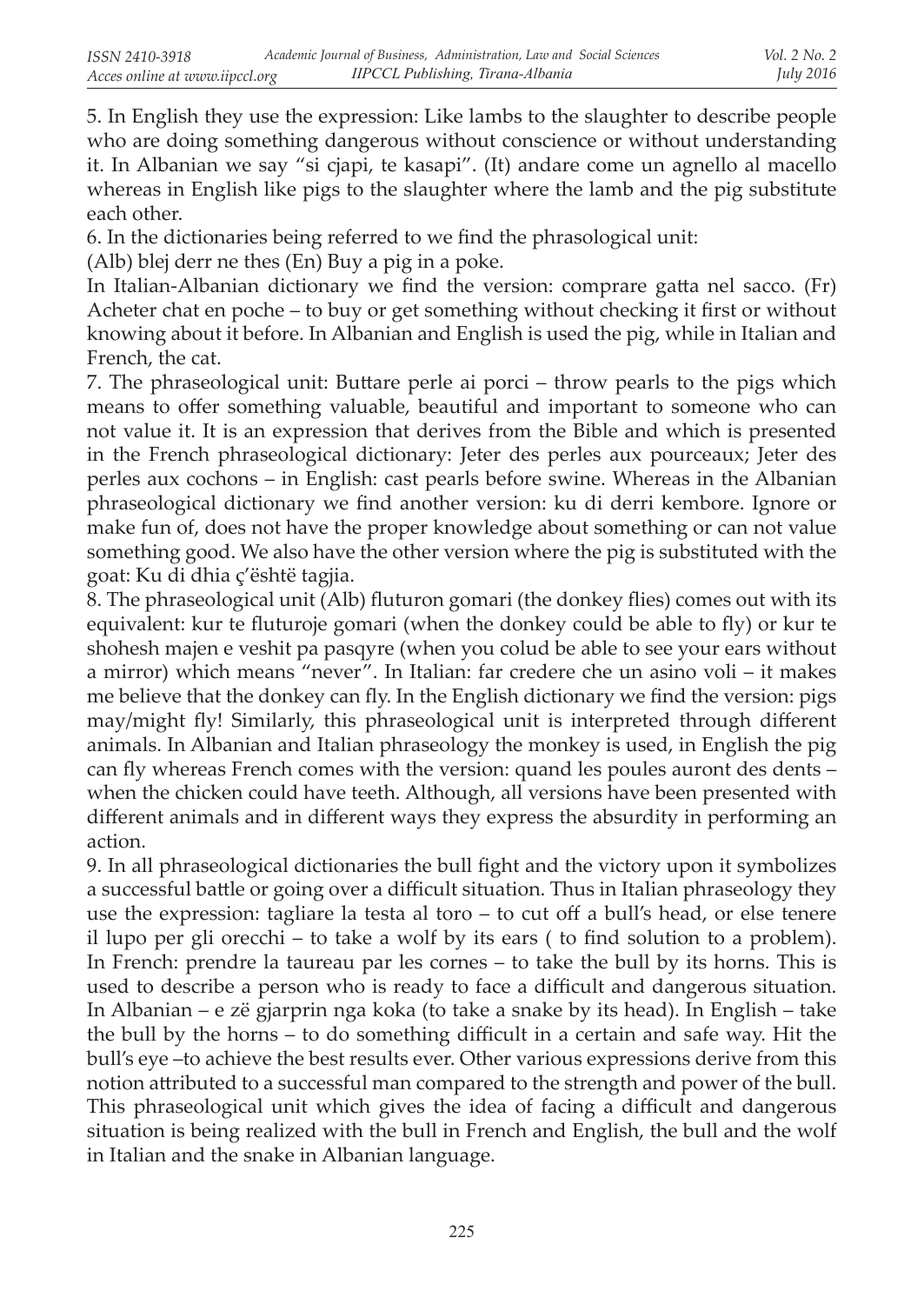## **Phraseoloycal units in which the same notion is expressed in different metaphorical ways in various languages, equivalents beyond the animals notion, but with another notion or concept completely different from the animals' world.**

It appears that not in all four phraseolgical dictionaries that we have been refer to, animals are used to transmit a phenomena or message. Thus, the same message, i some languages is given through the animals, in others beyond the animal's world.

2. Thus, to express an impossible action in the Italian phraseological dictionary we find the expression: raddirizzare le gambe ai cani – to straighten the dog's legs - You try to do the utmost, but you do something useless, absurd, meaningless which in Albanian is expressed with the phraseological units: Bjeri vangallit or kërkon qiqra në hell. In French: vouloir changer le monde. In English: Flog a dead horse which in Albanian is translated: rrah ujë në hava or build a castle in the air or fish in the air. Thus, the notion of performing an impossible action in Italian is presented with the straight legs of a dog, in English with the whip of a dead horse, whereas in the other phraseological dictionaries it is realized metaphorically with the objects beyond the world of animals.

3. In the French phraseological dictionary to show that it rains heavily they use the expression: pleuvoir comme vache qui pisse whereas in English they say "It's raining cats and dogs". In Albanian language we have: bie shi me gjyma/me shtama/litare/ In Italian: poivere a bocca di barile or a piovere a catinelle. As we can see in the above examples the phenomena of a heavy rain is expressed not only through animals' behavior (in French with the cows; in English cats and dogs) but also using different metaphorical equivalents beyond the animals' notion, with a notion or concept completely different from animals' field.

## **Conclusions**

The world of domestic animals is a source to phraseology. Their metaphorical meaning is connected with certain human behaviors. Through phraseological comparison in these languages, we can see cultural, social changes that belong to the lexical field of animal world in the perception of each nation.

Intentionally, the analyses of the conceptual world of animals is being considered the first topic in the phraseological dictionaries of Albanian, English, French and Italian to find out which is the semantic connection and metaphorical usage of a man through animals.

In the above examples we figured out that in most cases there is the same semantic concept of animals in different languages.

Thus, we have the same attitude towards the dog, the lamb, the sheep and the pig. For other animals like the cow and the bull, there are not only similar attitudes, but also partial changes depending on the view point of a system of values and traditions as a result of religion, human culture and geographical area of a nation, as well as a number of non-linguistic factors.

Although it is difficult to import phraseological units from one language to another, surprisingly we see that in the conceptual field of phraseology related to the world of animals, there is a considerable number of expressions where the semantic context